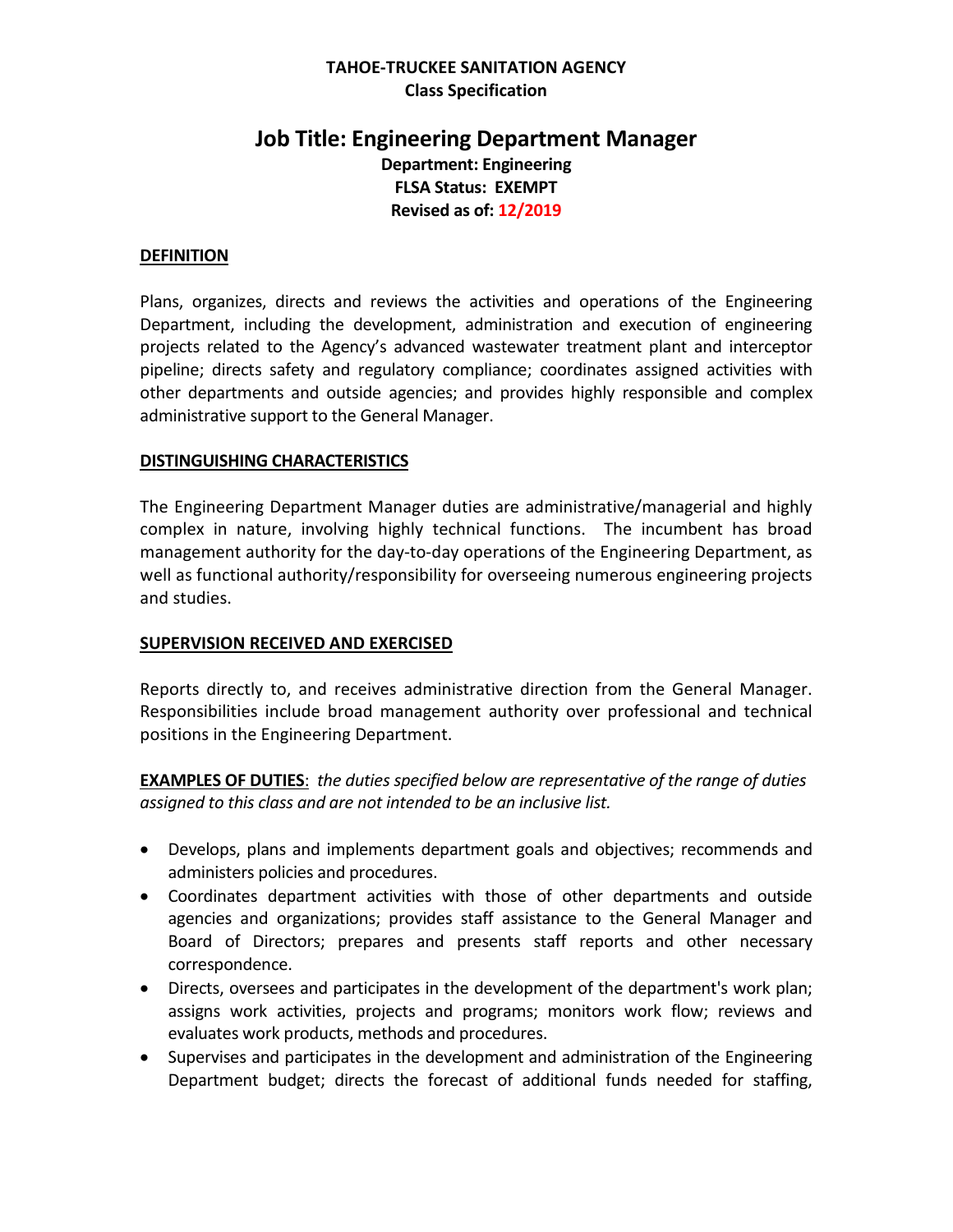equipment, materials and supplies; monitors and approves expenditures; implements mid-year adjustments.

- Selects, trains, motivates and evaluates personnel; provides or coordinates staff training; conducts performance evaluations; recommends and/or implements discipline procedures; maintains discipline and high standards necessary for the efficient and professional operation of the department.
- Directs, plans, and oversees the design, construction and implementation of complex projects associated with the operations of the Grade V wastewater treatment plant including structural, mechanical, instrumentation, and architectural projects; directs and oversees construction inspections of projects.
- Directs and oversees the preparation and administration of the Agency's long-term master plan and capital improvement project plan including preparation of cost estimates for budget recommendations; administers approved CIP budgets.
- Coordinates with other department managers regarding the effective planning and implementation of engineering projects to ensure minimal disruption to operations.
- Directs, develops, reviews and approves engineering solutions, designs, plans, specifications and cost estimates for projects and equipment.
- Secures and manages the services of contractors and consultants in the performance of engineering studies and projects; prepares and administers engineering contracts and purchase agreements.
- Serves as liaison between the Agency and regulatory agencies, stakeholders and outside organizations.
- Oversees the development and maintenance of various hydraulic models for conveyance, treatment and pumping systems.
- Serves as Agency's Safety Director; oversees safety audits, safety committee meetings, emergency first responder meetings and safety related projects; reviews and approves safety plans and programs.
- Represents the department to outside groups and organizations; participates in outside community and professional groups and committees; provides technical assistance as necessary.
- Researches and prepares technical and administrative reports and studies; prepares written correspondence as necessary.
- Represents the Agency with dignity, integrity, and the spirit of cooperation in all relations with staff and the public.
- Builds and maintains positive working relationships with co-workers, other Agency employees and the public using principles of good customer service.
- Performs related duties as assigned.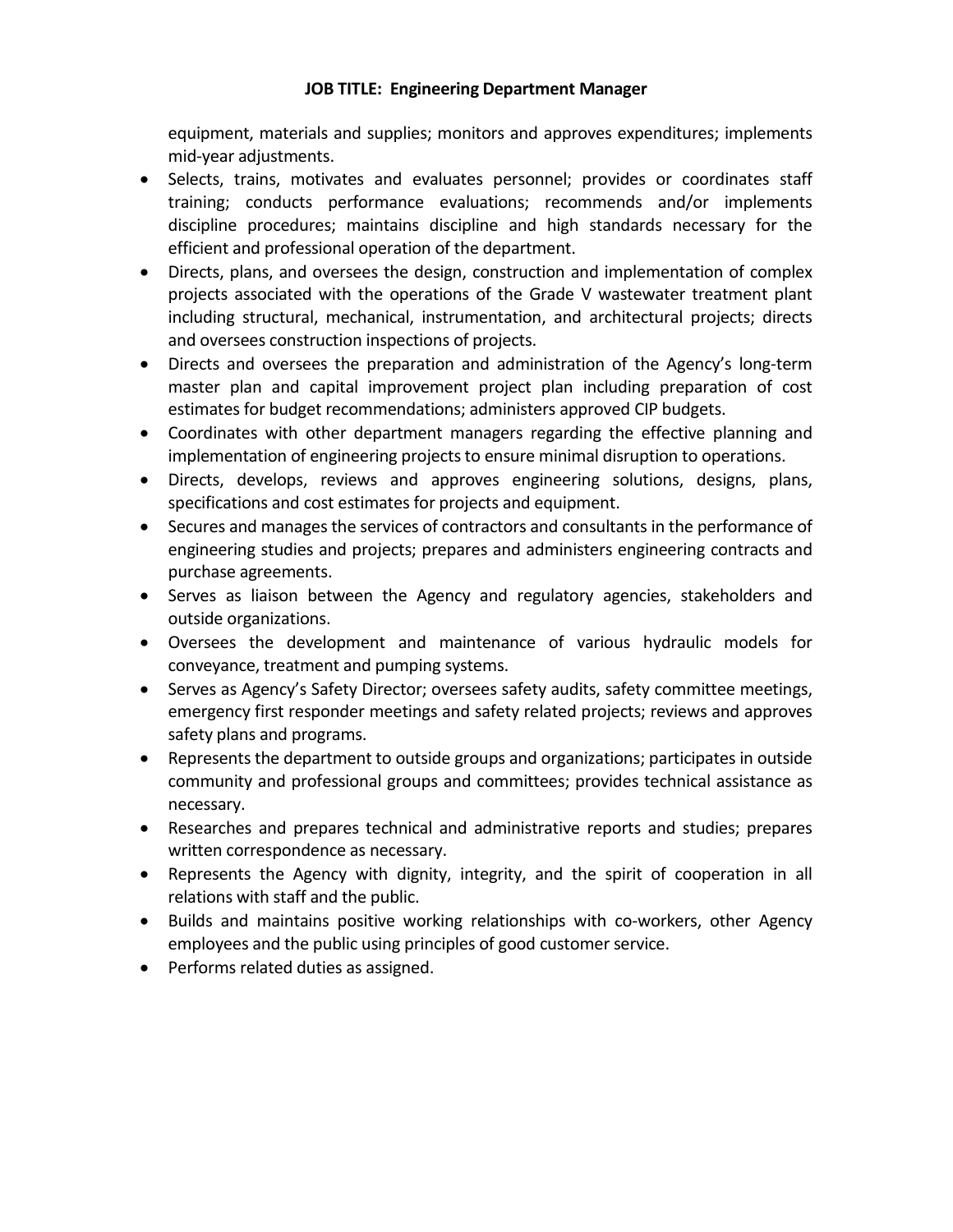#### **QUALIFICATIONS**

#### **Knowledge of:**

- Principles and practices of advanced engineering including, planning, design, cost estimating, construction, operation and inspection of a wide variety of wastewater projects.
- Principles and practices related to Grade V wastewater treatment, conveyance systems, analytical quality control methods and interpretation of data.
- Basic process control principles used in a Grade V wastewater treatment plant.
- Methods of master planning.
- Principles and practices of advanced project management.
- Principles and practices of leadership, motivation, team building and conflict resolution.
- Pertinent local, State and Federal laws, rules and regulations.
- Organizational and management practices as applied to the analysis and evaluation of programs.
- Principles and practices of organization, administration and personnel management.
- Principles and practices of budget preparation and administration.
- Modern office practices, methods, and computer equipment including relevant software programs.
- Operation of office equipment including personal computers, fax machines, copiers, printers, telephones, voicemail and e-mail systems, etc.
- Oral and written communication skills; business English including vocabulary, spelling, and correct grammatical usage and punctuation.
- Principles and practices of safety and emergency procedures.
- Principles and practices of customer service.

#### **Ability to:**

- Plan, direct and control the administration and operations of the Engineering Department.
- On a continuous basis know and understand requirements and all essential aspects of the job; access, review, analyze and interpret a wide variety of reports, technical data and budget documents; know and understand laws, regulations, rules and codes related to area of assignment; observe performance and review and evaluate staff; problem solve department related issues; remember various processes and requirements; and interpret and communicate policy, information and instructions.
- Prepare and administer department budgets.
- Develop and implement department policies and procedures.
- Supervise, train and evaluate assigned personnel.
- Gain cooperation among staff and management team through discussion and persuasion.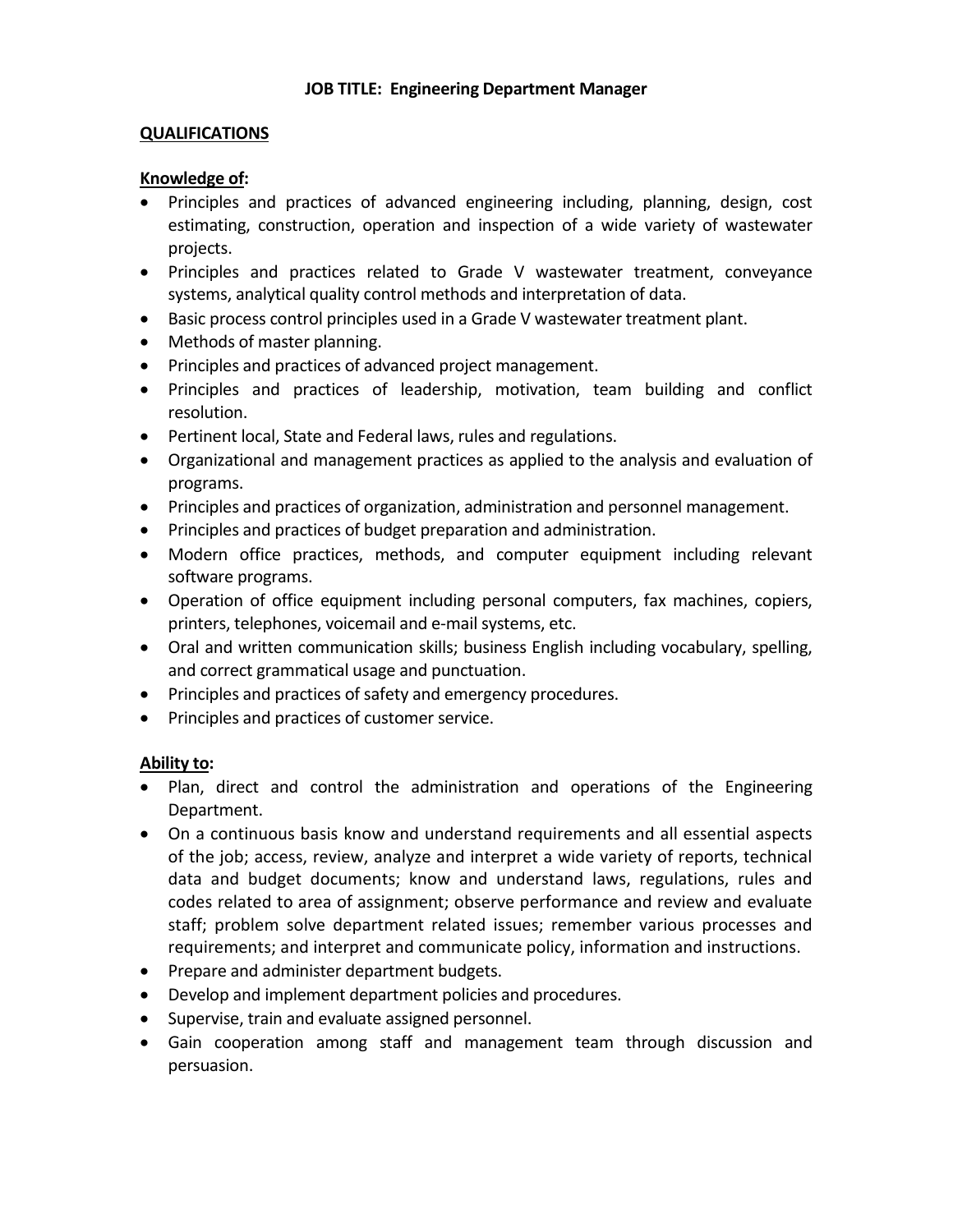- Analyze problems, identify alternative solutions, project consequences of proposed actions and implement recommendations in support of goals.
- Interpret and apply local, regional, State and Federal and Agency policies, procedures, rules and regulations.
- Analyze complex operational processes and perform complex engineering calculations in the development of sound recommendations.
- Read and interpret plans, specifications, diagrams and maps.
- Write and revise technical and regulatory reports.
- Understand and carry out oral and written instructions, and prioritize workload to meet deadlines.
- Read, write and comprehend the English language at a level necessary for effective job performance exercising correct English usage, vocabulary, spelling, grammar and punctuation.
- Communicate effectively, tactfully and positively in both oral and written form.
- Operate and use modern office equipment and technology, including computers and applicable software.
- Maintain regular attendance and adhere to prescribed work schedule to conduct job responsibilities.
- Function in confined spaces and/or hazardous environment.
- Utilize appropriate safety procedures and practices for assigned duties.
- Establish and maintain effective working relationships with those contacted in the course of work.
- Contribute effectively to the accomplishment of Agency goals, objectives and activities.

# **Experience and Education:**

Any combination of experience and training that would provide the required knowledge and abilities is qualifying. A typical way to obtain the required knowledge and abilities would be:

# **Experience:**

Eight years of supervisory or higher-level experience that involved professional engineering duties; including two years in a management capacity.

# **Education:**

Equivalent to a Bachelor's degree from an ABET accredited college or university with major course work in engineering or a related field.

# **SPECIAL QUALIFICATIONS**

# **License and Certificate:**

Possession of a valid California or Nevada Class C Driver License is required at time of appointment.